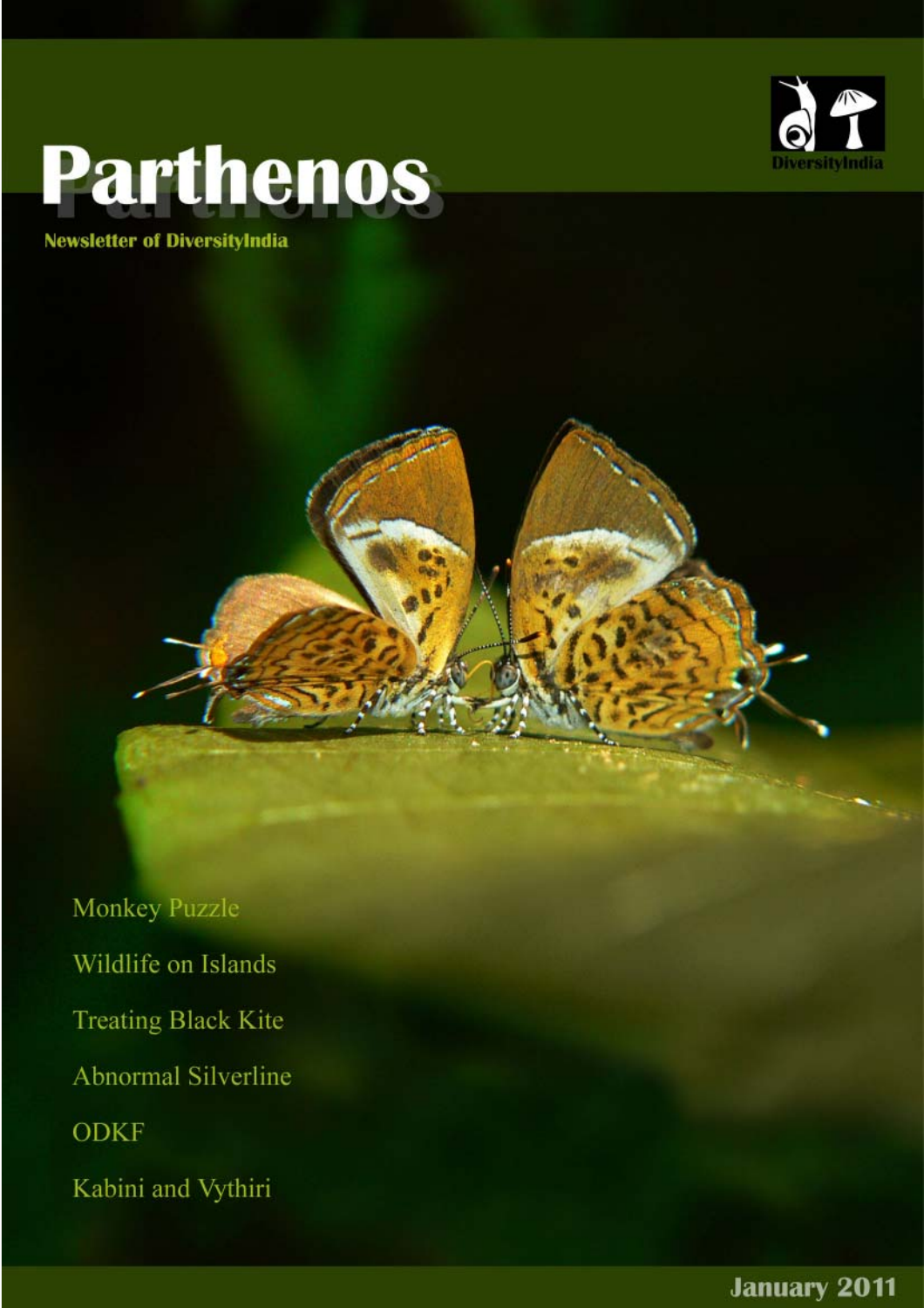# **Rare Sighting**

Abnormal Silverline *Spindasis abnormis*

*Spindasis abnormis***, the endemic Abnormal Silverline butterfly of the Western Ghats, southwestern India (Lepidoptera, Lycaenidae)**

Rohan Lovalekar<sup>1</sup>, Gaurav Agavekar<sup>2</sup>, Krushnamegh Kunte<sup>3</sup>

1: Sahyadri Nisarga Mitra, Chiplun, Ratnagiri District, Maharashtra, India. Email: rohan.lovalekar85@gmail.com

2: Joshi Ali, Pag, Chiplun, Ratnagiri District, Maharashtra, India. Email: agavekar.gaurav@gmail.com

3: FAS Center for Systems Biology, Harvard University, 52 Oxford St., Cambridge, MA 02138, USA. Email: krushnamegh@ifoundbutterflies.org

**Affiliation:** Indian Foundation for Butterflies

**Abstract:** In this article we describe a sighting of the *Spindasis abnormis* butterfly from Kumbharli Ghat, Ratnagiri District, Maharashtra, in the northern Western Ghats. The species is extremely rare, endemic to the Western Ghats, and had not been seen at least for the past several decades. Our record confirms that the species is not endemic to the Nilgiris-Kodagu Districts in the southern Western Ghats, as previously believed, but extends much further north.

**Keywords:** endemic species; Theclinae; Aphnaeini; Konkan

**Introduction:** There is renewed interest in butterflies of the Indian Region due to increased awareness among Indian citizens about butterflies, their biology and conservation issues. This is fueling resurgence of natural history in India, with the result that new information is being generated at a rapid pace. In this article we describe sighting of a very rare and endemic butterfly species, and provide notes on its habitat and habits, along with first pictures of a living specimen.

*Spindasis abnormis* (Moore, 1883), the Abnormal Silverline butterfly (Lycaenidae, Theclinae, Aphnaeini), is very little known and endemic to the Western Ghats. Virtually nothing is published about it besides a handful of records from just two localities. It was described based on males taken from Coonoor (Moore 1883). Coonoor is a small town in the Nilgiris District, Tamil Nadu, southwestern India (11.35°N, 76.82°E), with the average elevation of 1,500m asl (Fig. 1). It is a popular hill station in southern India. The original vegetation of the area was mid-elevation evergreen forest, but the neighborhood of the town is now mostly tea plantations, with occasional small forest fragments.

Moore did not specify the number, origin or collection dates of type specimens, but Wynter-Blyth stated that "The species was originally based on a pair caught at Coonoor in the '80's of the last century." (Wynter-Blyth 1957). Wynter-Blyth further mentioned, "Since then several more have been caught in the same locality and it was also recorded many years ago in Coorg." [see below for Coorg, which is an anglicized version of Kodagu].

Larsen later offered further details: "It was described after a few Coonoor specimens collected in 1880. A very few were then taken in the Coorg area. Florence found additional specimens near Coonoor early this century since then very little additional material has come to hand. One must assume that this South Indian endemic is strictly localized, and in all probability linked to some fairly obscure species of ant, since the genus has one of the closest symbiotic relationships with ants of all the Lycaenidae." (Larsen 1987). The Florence records were also mentioned by Wynter-Blyth (Wynter-Blyth 1945), but Wynter-Blyth and Larsen themselves never encountered any specimens in the Nilgiris. The Kodagu (Coorg) record is by Hannyngton (Wynter-Blyth 1944), but we are unable to extract the exact locality.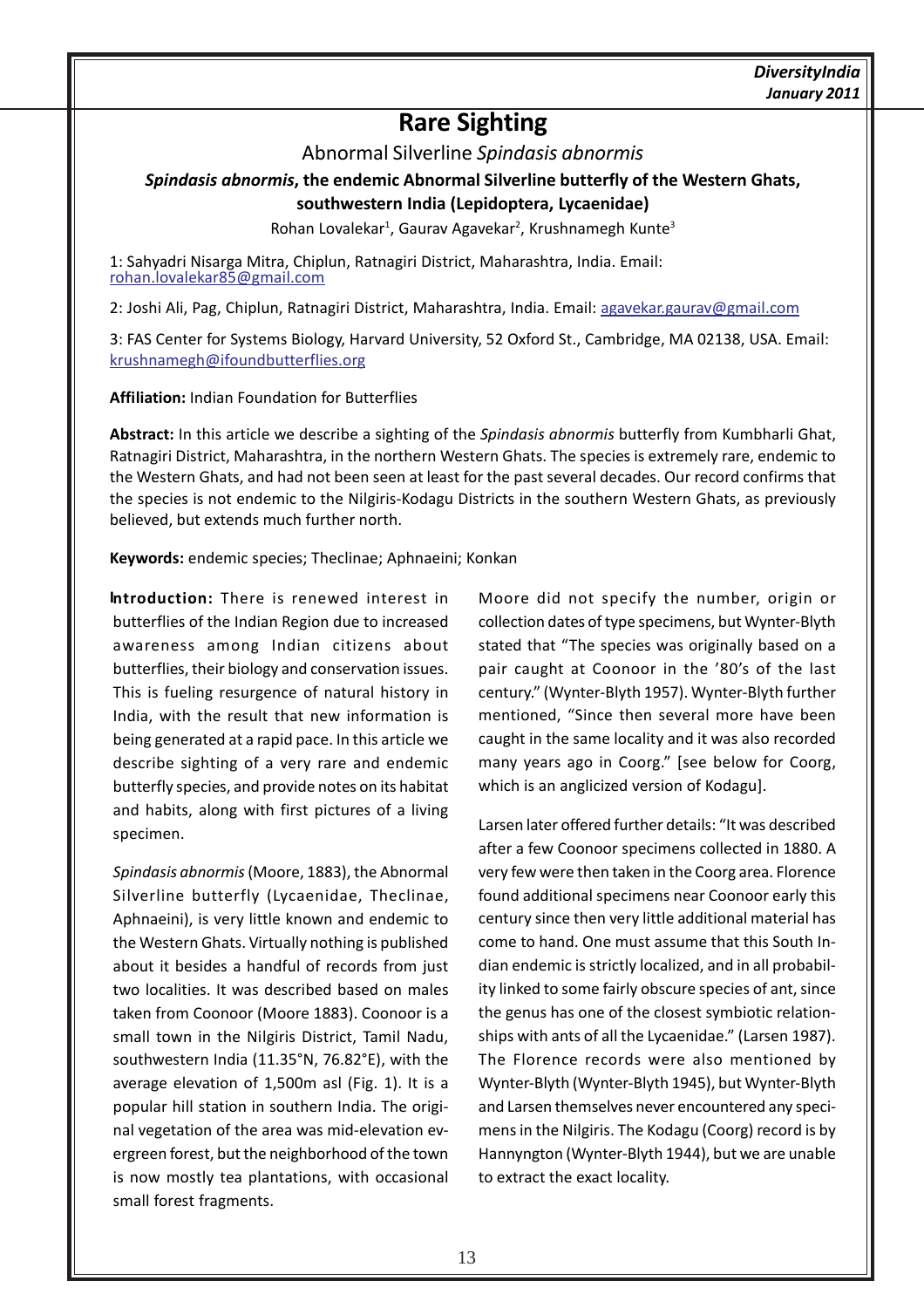## *DiversityIndia January 2011*

Kodagu is a fairly large and hilly district (total area: 4,100 km2 , in the neighborhood of 12.42°N, 75.73°E) from southwestern Karnataka, ranging in elevation from 900-1,750m asl. The predominant vegetation type was evergreen forest, but deciduous forests occurred in smaller patches. Coffee and teak plantations now predominate the landscape, although large evergreen forest patches still exist in many parts of the district. The precise habitat of *S. abnormis* in this mosaic is unknown.

Gaonkar mentioned distribution of the species from Tamil Nadu (Coonoor), Karnataka (Kodagu) and Maharashtra but not Goa (Gaonkar 1996). Gaonkar has not published the details of his Maharashtra record(s), and the basis of his Maharashtra record(s), if any specimens or photographs exist, is unknown to us.

This is, practically, all the known information on this species. Due to the paucity of records, the species has been described as "Extremely local" and "very rare" (Evans 1932; Wynter-Blyth 1957). Nothing is known of its habits, habitat or exact distribution. Its early stages and larval host plants have not been reported (Robinson *et al.* 2001). It was either not covered in many significant books on Indian butterflies (Antram 1924; Bingham 1907; Kehimkar 2008; Kunte 2000), or covered with only a statement that nothing was known about the species beyond the Coonoor records (de Nicéville 1890; Swinhoe 1911-1912). In his meticulously detailed series of papers on butterflies of the erstwhile Bombay Presidency, Thomas Bell did not mention the species in the central and northern Western Ghats in the issue in which he covered other Aphnaeini known from the area by the 1910s (Bell 1919). There are no specimens in the Madras Government Museum (Satyamurti 1966). However, the upper and undersides of both sexes have been illustrated by Swinhoe and d'Abrera from the specimens in the Natural History Museum, London (d'Abrera 1986, p. 605; Swinhoe 1911-1912, plate 735).

**Sighting of** *Spindasis abnormis* **from Kumbharli Ghat, Maharashtra:** Kumbharli Ghat, approximately 30 km from the town of Chiplun



# **Fig. 1: Map showing localities in the Western Ghats where** *Spindasis abnormis* **has been recorded so far (prepared by Krushnamegh Kunte).**

(17.53°N, 73.52°E), Ratnagiri District,is one of the frequently used passes over the northern Western Ghats (Fig. 1). It is part of a state highway that connects Chiplun on the Konkan (coastal) side of the Western Ghats to Karad, on the eastern plains. The area is still somewhat forested, hill slopes with some small evergreen forest patches interspersed among secondary deciduous and scrub forests. The plateaus, owing to the shallow layer of soil and high-velocity winds, are covered with wind-swept short grass savannahs, with a few shrubs and very stunted trees.

On 5 November 2007, RL initially saw a male *Spindasis*, presumably of *S. abnormis*, resting on low grass on the Kumbharli Ghat (precise location of the sighting taken from Google Maps: 17º23'33.99"N, 73º40'09.33E, elevation 742m asl).However, it flew out of sight before it could be photographed and its identity confirmed. At 1.30pm, RL and GA soon spotted, photographed and observed a female for five to 10 minutes on this plateau (Fig. 2). It was not a very fresh specimen, its hindwings having lost the tornal portions,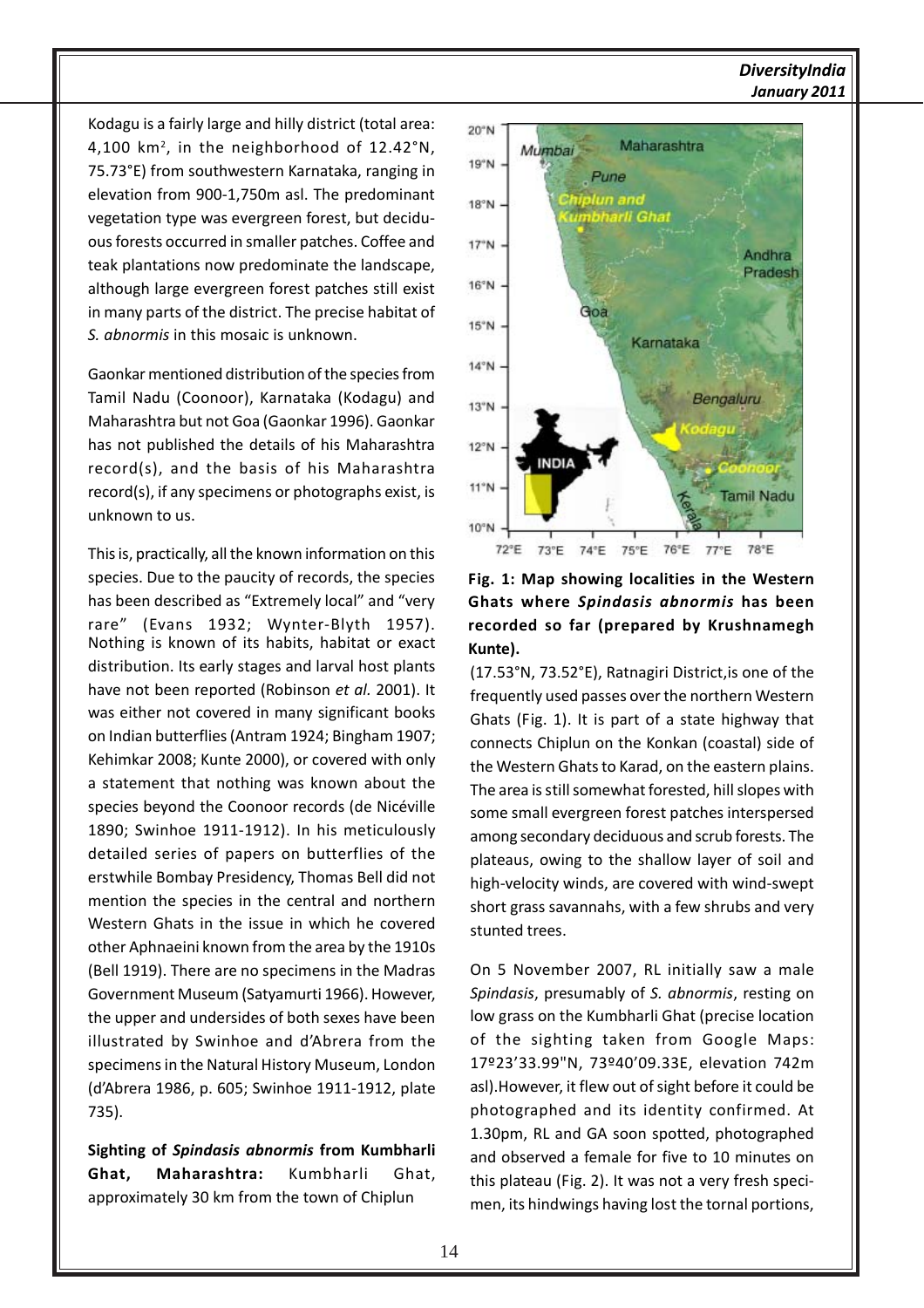### *DiversityIndia January 2011*

presumably survivor of a predator attack. It was laying eggs on the bark of a *Cassia fistula* L. tree (Fabaceae) at about 2m above the ground, far from any foliage (Fig. 2A). Afterwards it flew to a nearby bush and basked there for a few minutes with the wings  $3/4$ <sup>th</sup> spread (Fig. 2B). Like the male before, it also soon disappeared, its extremely swift flight being too difficult to follow.

KK later identified the species based on the photographs sent by RL and GA. On learning the identity and rarity of the species, RL and GA visited the spot once again on 7 November 2007 to try to locate the eggs and in the hopes of raising butterflies from eggs. However, they failed to locate any eggs or caterpillars, and the opportunity to study the early stages of this very rare species was lost. *Cassia fistula* remains an unconfirmed larval host plant for this species. However, similar to other *Spindasis*, caterpillars of *S. abnormis* may turn out to be polyphagous since *Spindasis* seem to rely more on the presence of specific ants rather than specific plants to complete their life cycle.



**Fig. 2:** *Spindasis abnormis* **female at Kumbharli Ghat near Chiplun, Maharashtra, northern Western Ghats, on 5 November 2007; A: ovipositing on the bark of** *Cassia fistula* **tree (Fabaceae), and B: basking. Photographs by Gaurav Agavekar.**

**Importance of this sighting:** This sighting is significant for several reasons. First, it is the first published sighting of the species in the past at least 70 years since Florence's record, as quoted above from Larsen's paper. Second, this is only the third locality from where the species is now known, the other two being Coonoor and Kodagu (Fig. 1). Importantly, this is the first confirmed spot record outside the Nilgiris-Kodagu area (the specifics of Gaonkar's Maharashtra record being unknown to us), which shows that the species is not highly restricted within the Western Ghats as previously believed. We have also reported its specific habitat, although it likely uses other habitat types. *Spindasis*, as a generality, use open, sunny patches, frequenting shrubs and low herbs on the edges of deciduous and evergreen forests. Our sighting of *S. abnormis* suggests that it uses similarly secondary habitats.

Although this sighting adds to the scanty information on this species, our pursuit of this species, specifically its males that we have not yet been able to photograph, continues. Our top priority is to study its early stages. We surely hope, however, that the next sightings will not be as far apart as our sighting has been from that of Florence.

**Acknowledgements:** This is Publication No. 1 of the Indian Foundation for Butterflies.